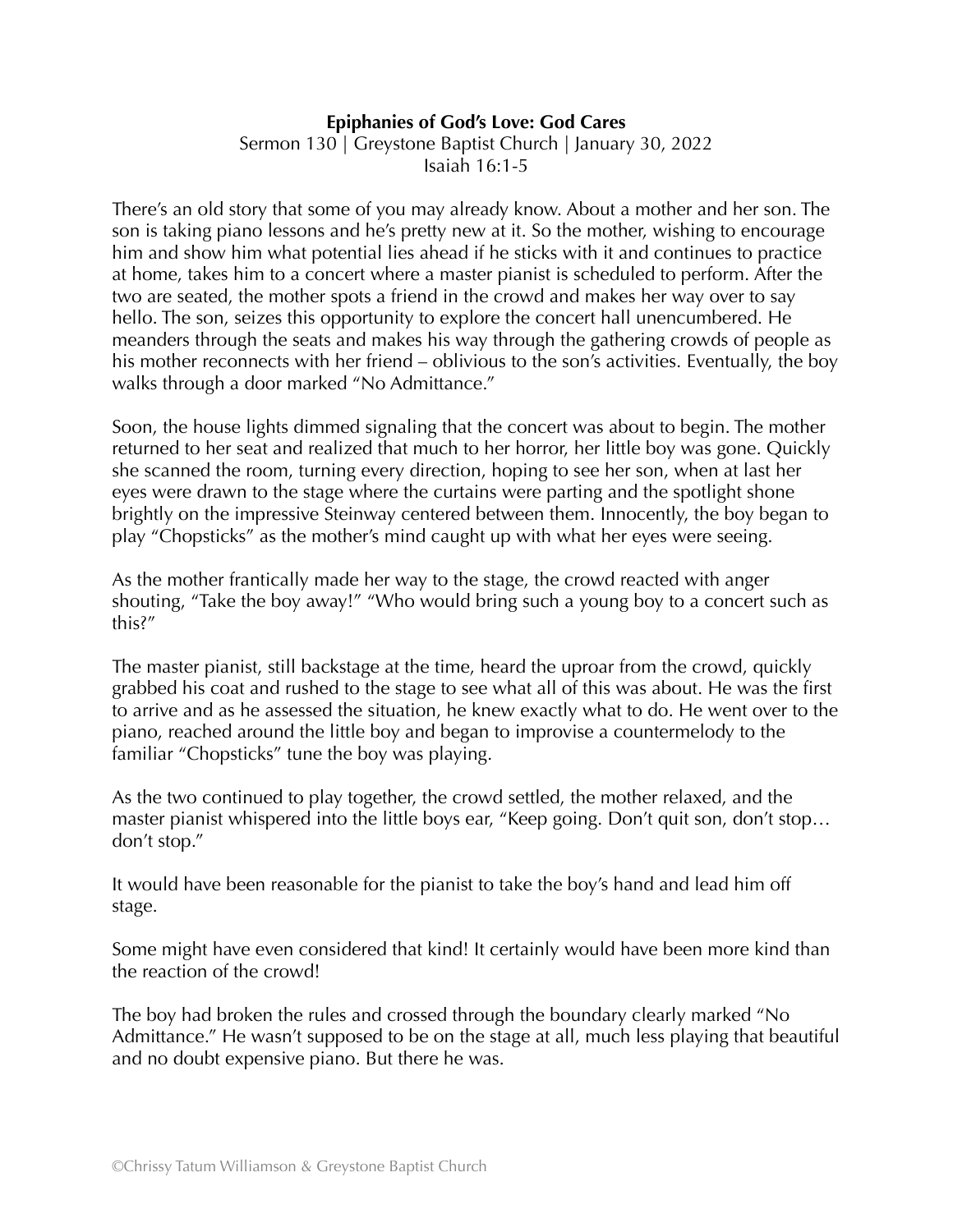Faced with the choice, the responsibility, and the power to remedy the situation, the pianist opted not to give the boy what he deserved, but to display radical love and care for this young boy that neither he, nor his mother, nor the crowd would ever forget.

The master pianist's response reminds me of the love of God told throughout scripture. It is a love that surpasses any reasonable expectation, a love that knows no limits, a love that crosses over every boundary. It is a love that expresses itself, wrapping its caring arms around each and every one of us – often when we least deserve it, when there would have been a million more reasonable responses.

This extravagant love of God is the greatest story to which all of scripture points, it is the foundation of our faith, it is the essence of the incarnation, the life and ministry of Jesus, and it is the whole point of the crucifixion and resurrection of Christ. It is Christianity 101. And yet this extravagant love, is something we so easily forget as we get busy with the rest of our lives.

Today's reading from the prophet Isaiah takes us to the border shared between Israel and Moab. An ancient geo-political boundary that carries tremendous narrative weight in the biblical saga of the Israelites. You may recall some of this history if you are familiar with the books of Leviticus, Judges or Ruth, but even if you aren't, suffice it to say that the Moabites are *persona non grata* in ancient Israel. They, like the Samaritans of Jesus' parables, have a sordid history and questionable origins. They are unclean, unwanted, and unworthy in the eyes of Israel.

This is important to remember as we approach this ancient border and listen to the words of the prophet.

If we were to go back and read chapter 15, we would understand a bit about what is happening in Moab. Something awful has taken place and Moab is in shambles. The prophet Isaiah writes: *Moab is undone… Moab wails… in the streets they bind on sackcloth;.. everyone wails and melts in tears… a cry has gone out around the land of Moab; the wailing reaches to Beer-elim. For the waters of Dibon are full of blood…* This doesn't sound good.

And so as chapter 16 begins (the reading for today) the survivors of Moab's destruction, primarily the women and children, have fled and escaped the violence. Now, these daughters of Moab have arrived at the border.

*Like fluttering birds, like scattered nestlings, so are the daughters of Moab* 

The prophet writes.

Their arrival forces the Israelites to make a decision about how they will respond to this crisis.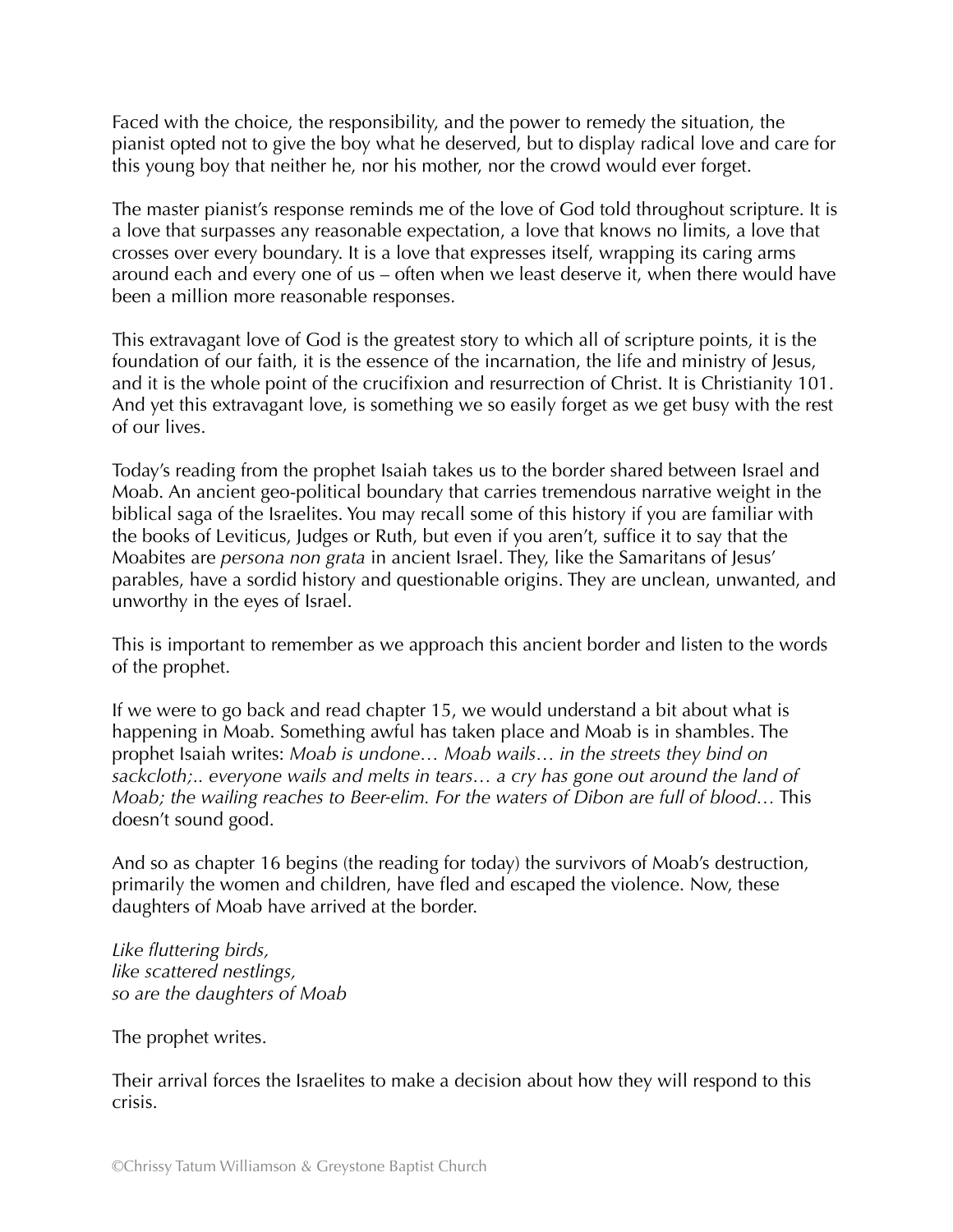Isaiah, prophet to the King, offers his advice:

*Like fluttering birds, like scattered nestlings, so are the daughters of Moab…* 

*Give counsel, grant justice; make your shade like night at the height of noon; hide the outcasts, do not betray the fugitive; let the outcasts of Moab settle among you; be a refuge to them from the destroyer.* 

Eugene Peterson's paraphrase, *The Message*, says it this way:

*Give the refugees from Moab sanctuary with you. Be a safe place for those on the run from the killing fields.* 

and then Peterson continues…

*When all this is over… A new government of love will be established [in the tradition of David]…* 

This idea, this promise of a Davidic rule, a king established over Israel who would rule with justice and righteousness was the ultimate goal in which the Israelites placed their hope. It was the ultimate dream of life together. And yet here, it seems like there is work to be done before any of that can take place, before any of that even matters. Here, the most urgent work, the most urgent calling of God's chosen people is to tend to the outcasts at their border, to hide those who seek shelter in Israelite land, to make their shade like night at the height of noon, to reach their arms around the Moabites and embrace them with the love and care of God.

Then, Isaiah says, when all this is behind us, *then* we can worry about the other things.

Like the master pianist who saw another way forward, a better, more caring approach, when the boy who hadn't earned his seat on the stage began to play *Chopsticks*, the Israelite prophet (speaking for God, no less) sees another way forward, a better, more caring approach than those traditionally espoused by governments and political leaders. Here, Isaiah says, do not close your eyes or turn your backs, do not conveniently forget that they are there, but let them hide among you. Welcome them in, give them rest, care for them and help them through this difficult moment. We can worry about the other things later.